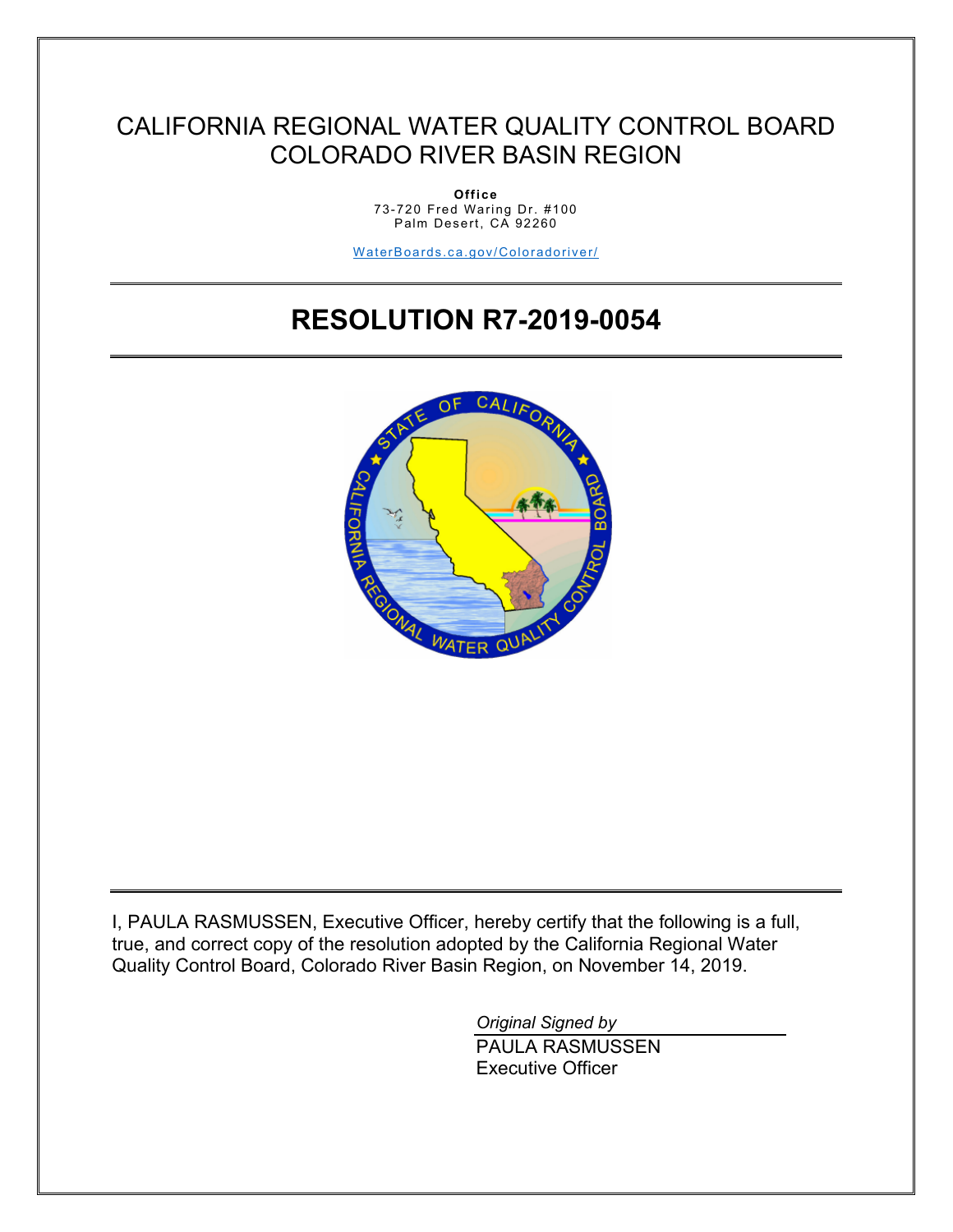#### CALIFORNIA REGIONAL WATER QUALITY CONTROL BOARD COLORADO RIVER BASIN REGION

### **RESOLUTION R7-2019-0054**

#### APPROVING LISTING RECOMMENDATIONS FOR THE 2018 CALIFORNIA INTEGRATED REPORT

The California Regional Water Quality Control Board, Colorado River Basin Region (Colorado River Basin Water Board) hereby finds that:

- 1. The California Integrated Report contains information meeting the requirements of the federal Clean Water Act sections 305(b) and 303(d).
- 2. Section 305(b) of the Clean Water Act requires states to monitor, assess and submit biennially to the U.S. Environmental Protection Agency (USEPA) a report assessing statewide surface water quality.
- 3. Section 303(d) of the Clean Water Act and 40 Code of Federal Regulations section 130.7 require states to develop and submit to USEPA for approval a list of impaired waters, or water body segments for which water quality standards (beneficial uses and water quality objectives/criteria) are not attained, or are not expected to be attained with the implementation of certain technology-based controls. This list is commonly referred to as the "303(d) List."
- 4. The 303(d) List must include a description of the pollutants causing impairment and a completion date for ranking the development of a Total Maximum Daily Load (TMDL) for each pollutant.
- 5. Each California Regional Water Quality Board (Regional Water Board) is responsible for developing the portion of the California Integrated Report for surface water bodies within the area of its jurisdiction, subject to approval and incorporation by the State Water Resources Control Board (State Water Board) into the final California Integrated Report, which must in turn be approved by USEPA.
- 6. California's process for developing and approving the 303(d) List contained in the California Integrated Report is outlined in the State Water Board's *Water Quality Control Policy for Developing California's Clean Water Act Section 303(d) List* (Listing Policy).
- 7. By letter dated July 15, 2013, the State Water Board informed the USEPA of its strategy for a more efficient and successful Clean Water Act 303(d)/305(b) Integrated Report process for California, which divides California into thirds by Regional Water Boards. The California Integrated Report is completed on a rotating basis for the water bodies located within three Regional Water Boards at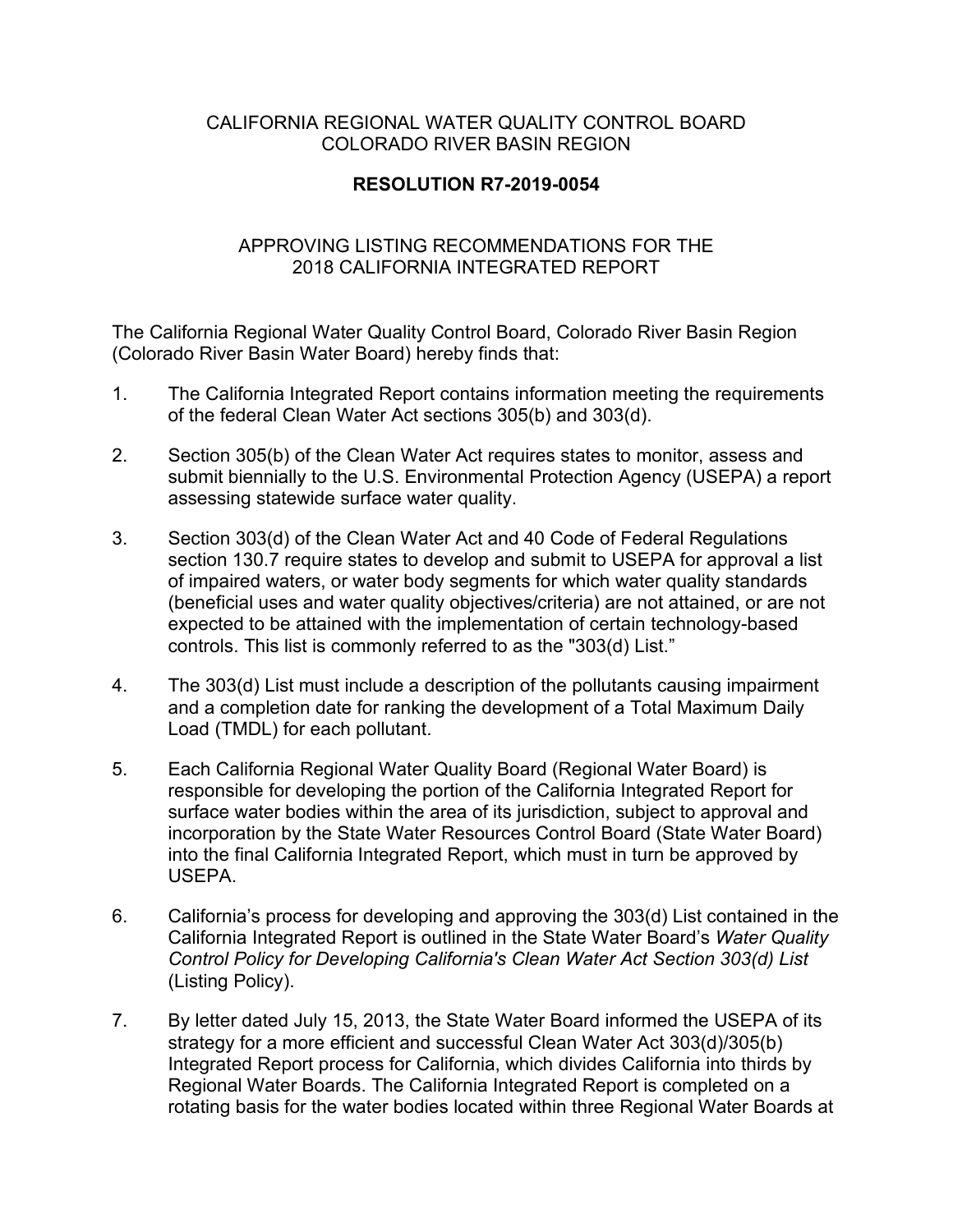a time. However, Regional Water Boards may still recommend report updates, for priority water body-pollutant combinations.

- 8. The Colorado River Basin Water Board's 303(d) List was last substantively updated as part of the 2012 California Integrated Report on March 20, 2014 and was approved by the State Water Board and USEPA on April 8, 2015 and July 30, 2015, respectively.
- 9. On October 1, 2019, the Colorado River Basin Water Board released a draft Staff Report for public comment with listing recommendations for water bodies within the Colorado River Basin Region for the 2018 California Integrated Report. The recommendations included proposed updates to the Clean Water Act section 303(d) list of impaired surface waters and the section 305(b) report on the condition of surface waters.
- 10. On October 10, 2019, the Colorado River Basin Water Board held a public workshop to discuss and solicit input on the proposed recommendations contained in the draft Staff Report for the 2018 California Integrated Report.
- 11. On November 14, 2019, the Colorado River Basin Water Board held a public hearing to consider the recommendations for the 2018 Integrated Report for surface water bodies within the Colorado River Basin Region. The Colorado River Basin Water Board considered all evidence provided by Colorado River Basin Water Board staff and the public.
- 12. Staff of the Colorado River Basin Water Board have compiled a final Staff Report with recommendations for the 2018 Integrated Report, which includes written responses to comments received by the October 30, 2019 deadline.

## **THEREFORE, IT IS HEREBY RESOLVED THAT:**

- 1. The Colorado River Basin Water Board hereby approves the recommendations for the 2018 California Integrated Report for surface water bodies within the Colorado River Basin Region, as reflected in the final Staff Report.
- 2. The Executive Officer is to transmit the Colorado River Basin Water Board's proposed recommendations for the 2018 Integrated Report with its supporting information and evidence, including approved revisions, to the State Water Board for its consideration and incorporation into the final 2018 California Integrated Report.
- 3. Upon approval of the 2018 303(d) List by the State Water Board and the USEPA, staff will implement the approved list for Colorado River Basin Region water bodies.

In accordance with Sections 6.2 and 6.3 of the Listing Policy, before the Executive Director of the State Water Board or the State Water Board approves the statewide